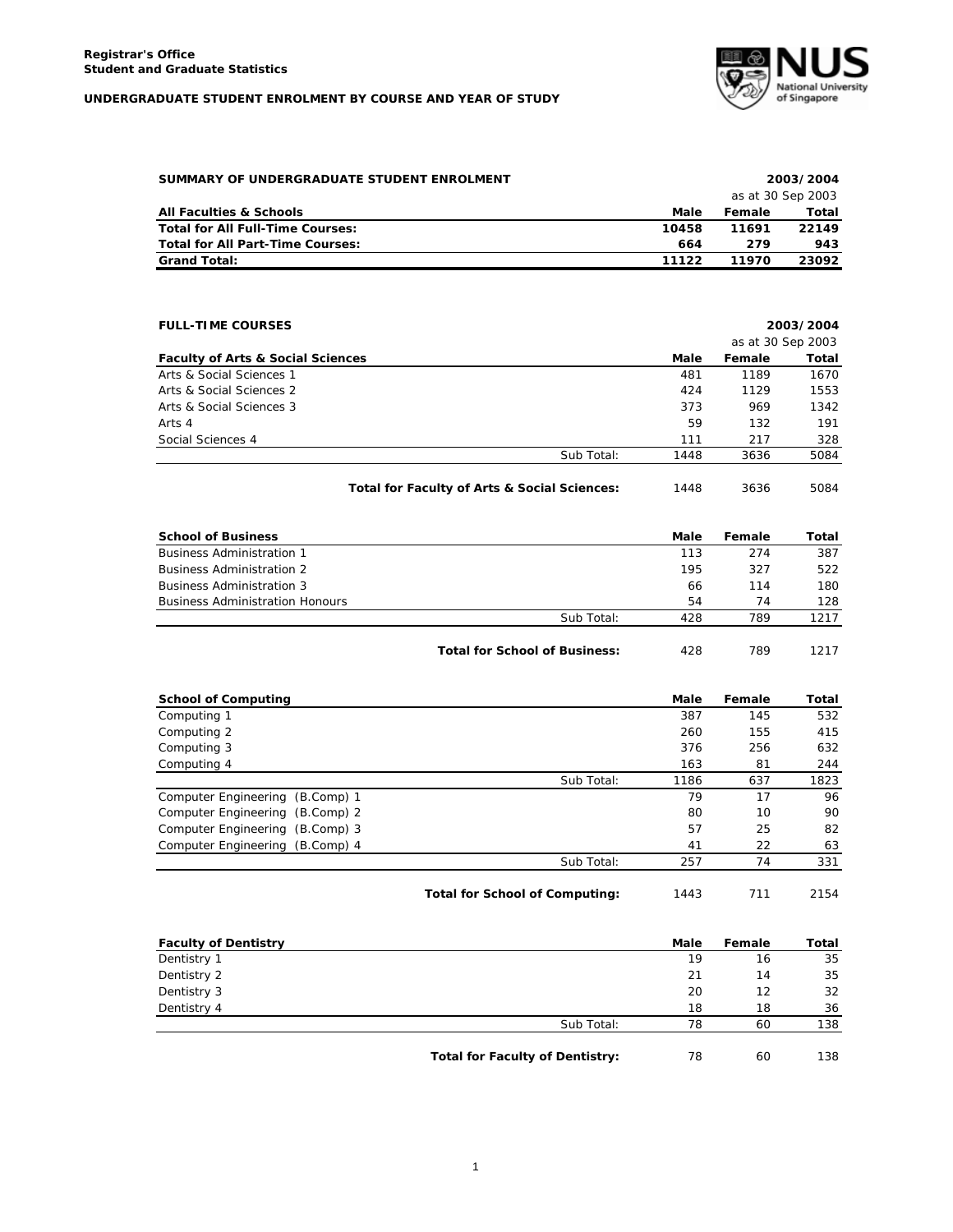

|            | Male | Female | Total |
|------------|------|--------|-------|
|            | 47   | 63     | 110   |
|            | 51   | 58     | 109   |
|            | 50   | 61     | 111   |
|            | 3    | 6      | 9     |
| Sub Total: | 151  | 188    | 339   |
|            | 11   | 18     | 29    |
|            | 11   | 14     | 25    |
|            | 13   | 10     | 23    |
|            | 11   | 15     | 26    |
| Sub Total: | 46   | 57     | 103   |
|            | 81   | 138    | 219   |
| Sub Total: | 81   | 138    | 219   |
|            | 24   | 32     | 56    |
|            | 33   | 51     | 84    |
|            | 43   | 62     | 105   |
| Sub Total: | 100  | 145    | 245   |
|            | 55   | 117    | 172   |
|            | 40   | 106    | 146   |
|            | 58   | 69     | 127   |
| Sub Total: | 153  | 292    | 445   |
|            |      |        |       |

Total for School of Design & Environment: 531 820 1351

| <b>Faculty of Engineering</b>      |            | <b>Male</b> | Female | Total |
|------------------------------------|------------|-------------|--------|-------|
| Engineering 1                      |            | 721         | 295    | 1016  |
|                                    | Sub Total: | 721         | 295    | 1016  |
| Bioengineering 2                   |            | 31          | 10     | 41    |
|                                    | Sub Total: | 31          | 10     | 41    |
| Civil Engineering 2                |            | 110         | 46     | 156   |
| Civil Engineering 3                |            | 147         | 59     | 206   |
| Civil Engineering 4                |            | 135         | 49     | 184   |
|                                    | Sub Total: | 392         | 154    | 546   |
| <b>Electrical Engineering 2</b>    |            | 367         | 105    | 472   |
| <b>Electrical Engineering 3</b>    |            | 376         | 122    | 498   |
| <b>Electrical Engineering 4</b>    |            | 437         | 121    | 558   |
|                                    | Sub Total: | 1180        | 348    | 1528  |
| Industrial & Systems Engineering 2 |            | 19          | 21     | 40    |
| Industrial & Systems Engineering 3 |            | 27          | 13     | 40    |
|                                    | Sub Total: | 46          | 34     | 80    |
| Mechanical Engineering 2           |            | 268         | 62     | 330   |
| Mechanical Engineering 3           |            | 286         | 75     | 361   |
| Mechanical Engineering 4           |            | 307         | 106    | 413   |
|                                    | Sub Total: | 861         | 243    | 1104  |
| Chemical Engineering 1             |            | 154         | 96     | 250   |
| <b>Chemical Engineering 2</b>      |            | 137         | 102    | 239   |
| Chemical Engineering 3             |            | 108         | 100    | 208   |
| Chemical Engineering 4             |            | 95          | 103    | 198   |
|                                    | Sub Total: | 494         | 401    | 895   |
| Computer Engineering (B.Eng) 1     |            | 72          | 25     | 97    |
| Computer Engineering (B.Eng) 2     |            | 63          | 23     | 86    |
| Computer Engineering (B.Eng) 3     |            | 104         | 15     | 119   |
| Computer Engineering (B.Eng) 4     |            | 65          | 29     | 94    |
|                                    | Sub Total: | 304         | 92     | 396   |
| Environmental Engineering 1        |            | 14          | 31     | 45    |

Engineering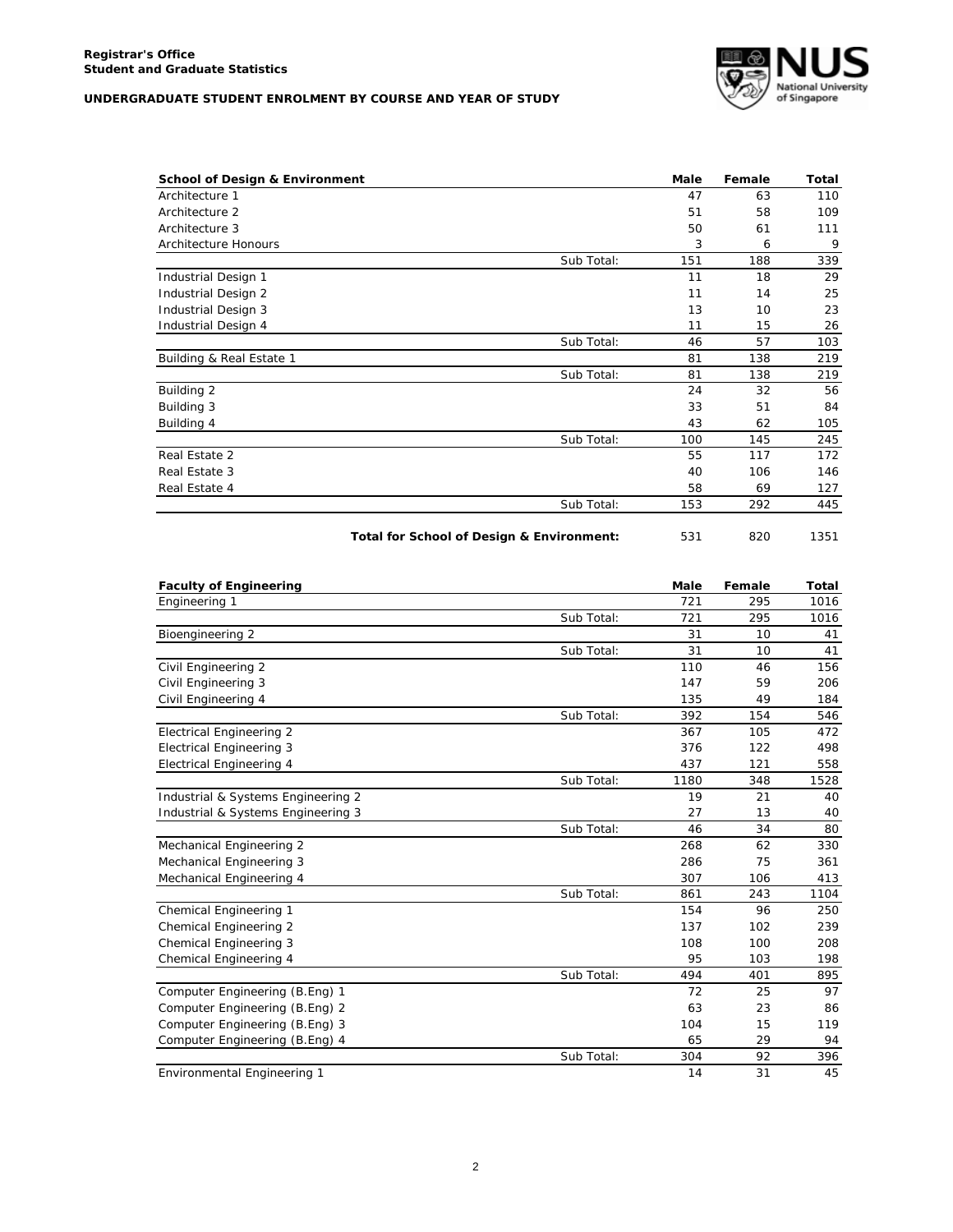

|                             | <b>Total for Faculty of Engineering:</b> | 4080 | 1681 | 5761 |
|-----------------------------|------------------------------------------|------|------|------|
|                             | Sub Total:                               | 51   | 104  | 155  |
| Environmental Engineering 4 |                                          | 13   | 21   | 34   |
| Environmental Engineering 3 |                                          | 11   | 33   | 44   |
| Environmental Engineering 2 |                                          | 13   | 19   | 32   |
|                             |                                          |      |      |      |

| <b>Faculty of Law</b>   |                           | Male<br>Female |     | Total |
|-------------------------|---------------------------|----------------|-----|-------|
| Law 1                   |                           | 82             | 124 | 206   |
| Law <sub>2</sub>        |                           | 64             | 131 | 195   |
| Law 3                   |                           | 58             | 118 | 176   |
| Law $4$                 |                           | 54             | 92  | 146   |
|                         | Sub Total:                | 258            | 465 | 723   |
| Approved Graduate Law 1 |                           |                | 5   | 12    |
| Approved Graduate Law 2 |                           | 6              | 6   | 12    |
| Approved Graduate Law 3 |                           | 2              | 3   | 5     |
|                         | Sub Total:                | 15             | 14  | 29    |
|                         | Total for Faculty of Law: | 273            | 479 | 752   |

| <b>Faculty of Medicine</b> |                                       | Male | Female | Total |
|----------------------------|---------------------------------------|------|--------|-------|
| Medicine 1                 |                                       | 136  | 99     | 235   |
| Medicine 2                 |                                       | 143  | 83     | 226   |
| Medicine 3                 |                                       | 136  | 96     | 232   |
| Medicine 4                 |                                       | 128  | 85     | 213   |
| Medicine 5                 |                                       | 130  | 78     | 208   |
|                            | Sub Total:                            | 673  | 441    | 1114  |
|                            |                                       |      |        |       |
|                            | <b>Total for Faculty of Medicine:</b> | 673  | 441    | 1114  |

| <b>Faculty of Science</b>      |            | Male | Female | Total |
|--------------------------------|------------|------|--------|-------|
| Science 1                      |            | 411  | 897    | 1308  |
| Science 2                      |            | 372  | 674    | 1046  |
| Science 3                      |            | 367  | 731    | 1098  |
| Science 4                      |            | 107  | 124    | 231   |
|                                | Sub Total: | 1257 | 2426   | 3683  |
| Applied Science 1              |            | 18   | 58     | 76    |
| Applied Science 2              |            | 30   | 101    | 131   |
| Applied Science 3              |            | 69   | 138    | 207   |
| <b>Applied Science Honours</b> |            | 22   | 44     | 66    |
|                                | Sub Total: | 139  | 341    | 480   |
| Pharmacy 1                     |            | 19   | 66     | 85    |
| Pharmacy 2                     |            | 24   | 60     | 84    |
| Pharmacy 3                     |            | 15   | 69     | 84    |
| Pharmacy 4                     |            | 13   | 78     | 91    |
|                                | Sub Total: | 71   | 273    | 344   |

Total for Faculty of Science: 1467 3040 4507

| Yong Siew Toh Conservatory of Music |            | Male | Female | Total |
|-------------------------------------|------------|------|--------|-------|
| Music 1                             |            |      |        |       |
|                                     | Sub Total: |      |        |       |